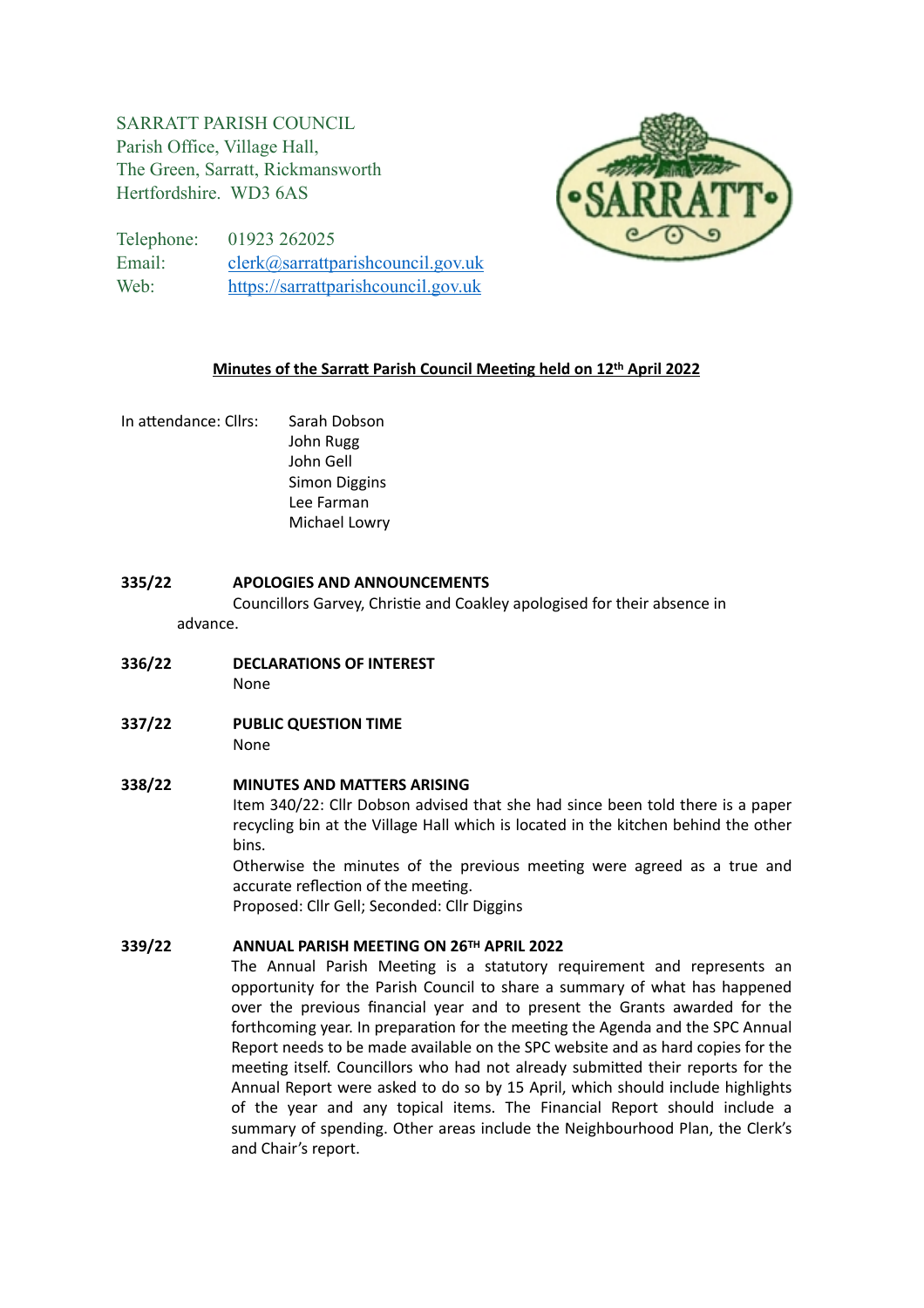As the Grants are now paid by bank transfer, certificates will be produced for the Grant recipients to be presented at the meeting. The meeting is open to all Parishioners. Refreshments (cheese and wine) will hopefully be supplied by Trudi. Cllr Farman to confirm she is able to help again this year.

Council were advised the May SPC meeting is also the Annual Statutory Meeting where Councillors' positions on the Council are proposed and approved.

Action: Clerk to issue the SPC meeting dates for the 22/23 year to Councillors and display these on the SPC noticeboard and website.

#### **340/22 TO RECEIVE REPORTS FROM REPRESENTATIVES WHO HAVE ATTENDED MEETINGS ON BEHALF OF THE COUNCIL.**

Cllr. Gell attended former District Councillor Tony Barton's funeral and was pleased to see that there was a good attendance.

Cllr. Gell attended the recent Village Hall Committee Meeting:

- Derek Kent, architect for the extension of the Village Hall, has resigned and a replacement architect needs to be found.
- Car park levelling to the disabled parking spaces is to be done in house as will the replacing of the batteries in the roof blinds. The exterior notices of enquiries and bookings is to be improved.
- The condition of tables/chairs/ etc. John Daly, the Caretaker has been cleaning some of the blue chairs. He will separate the very unclean ones. Stacking of the chairs and tables is becoming difficult as they have run out of storage space. When the storage is rejigged, they will be less precariously stored. Cllr. Rugg noted Flaunden Village Hall used their Covid Grant to replace their chairs and tables – investment is required in Sarratt Village Hall.

Action - Chair will write to Jenny again to raise the subject.

The Village Hall is dealing with the shortcomings of the sound system etc. Cllr. Dobson advised the projector system also needed overhauling.

Cllr. Gell advised the Chandlers Cross Residents Association is planning a Hog Roast, provided by the Cart & Horses on Thursday 2 June for the Queen's Jubilee.

Cllr Rugg and Cllr Farman attended a meeting on Monday 11 April regarding the Deed of Variation currently with TRDC for the KGV Pavilion. The objective was to understand the status of the application as SPC had not been officially informed or consulted about the Deed of Variation. The Heads of Terms proposal that will inform the Deed of Variation appears to conflict with the current constitution of KGV. The meeting managed to bring clarity to several issues. The planning consultant was also unaware of the dire state of the KGV finances. The result of the meeting was positive, and it was agreed SPC would write to the Planning Officer with the amendments required to the Heads of Terms document.

Action - LF and JR to draw up the amendments to the KGV Planning Consultant who is negotiating the revisions with the TRDC, the Heads of Terms for the Acting Clerk to send to the Planning Officer.

Cllr Diggins raised again the concept of crowd-funding or a "Sarratt Bond" to help with the KGV finances which should be discussed with KGV Management Trustees when they next meet.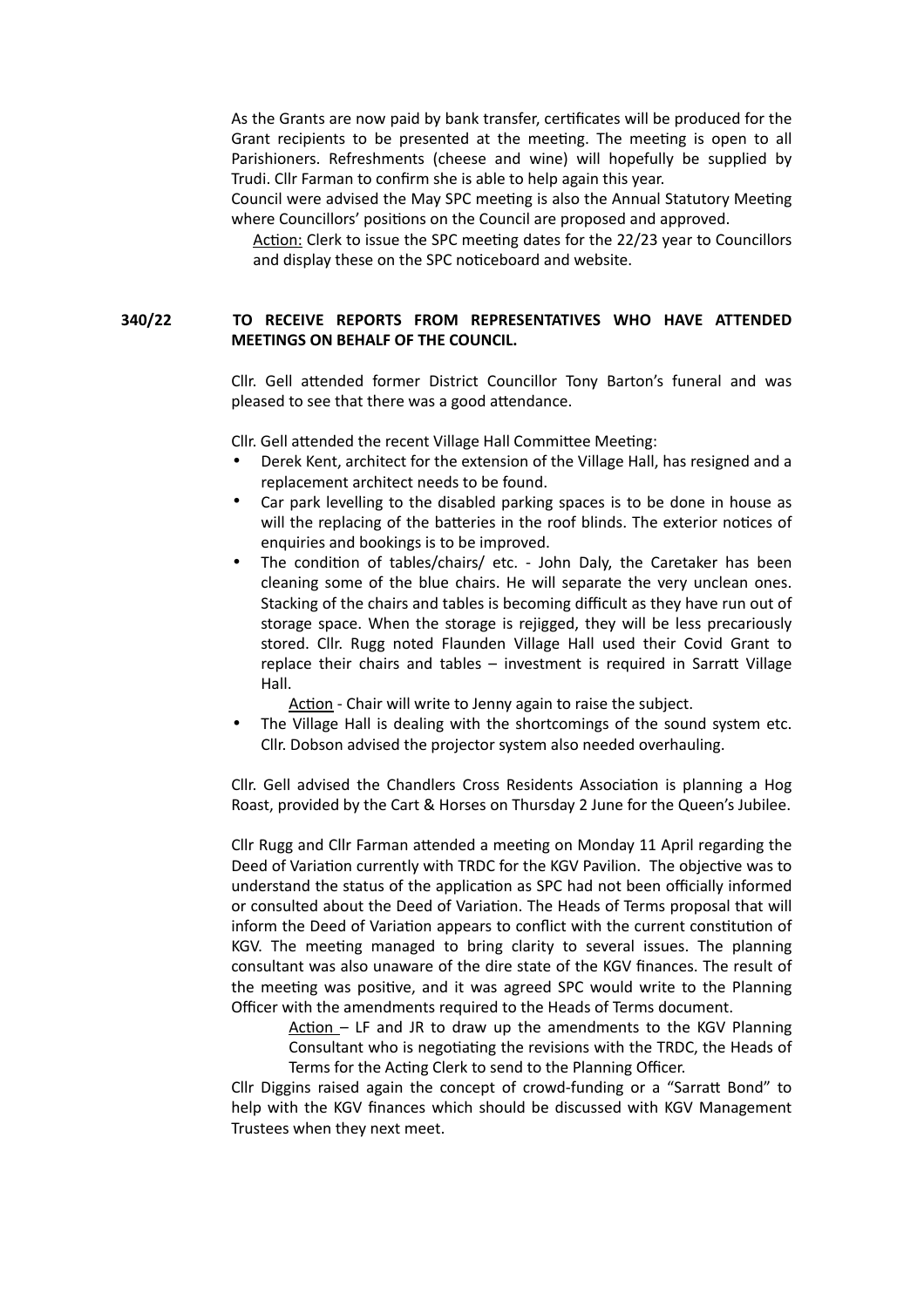## **341/22 CLERK/RFO REPORT**

Freedom of the Parish Board – need to add Carol Chorley (2019). Action – Clerk to ask David Turner who did the sign writing.

## **342/22 ACTION LOG**

The Clerk talked the Councillors through progress on the Action Log. Cllr Dobson asked for the new litter bins being purchased to replace those being filled with household rubbish on the Green opposite the Boot to be added to the Action Log.

Those items reported as completed at this meeting would now be removed for the Action Log.

#### **PLANNING**

#### **343/22 LEAD COUNCILLORS REPORT**

Cllr Farman advised Council that whilst TRDC have their own planning agenda, consistency is important in SPC's approach to planning applications, and as such we would continue to use the 'checklist' agreed at SPC's meeting in January to assess applications affecting the Parish, and represent the views expressed by many of the local residents in the 2018 Parish Plan conducted by SPC and more recently the Neighbourhood Plan survey.

#### **344/22 TO COMMENT ON PLANNING APPLICATIONS**

# • **22/0438/FUL: Heather Cottage, Penmans Hill, Chipperfield, WD4 9DJ - First floor side extension, alterations to existing dormers and insertion of front window**

SPC: As this extension results in more than 40% increase in size we would be minded to oppose this application as over development in Green Belt. However the fallback permitted development extension option would cause more damage and impact on Green Belt, so we would not oppose this application in an effort to avoid the worse fallback option being implemented. If this application does go ahead we would strongly request that the applicants take the opportunity to improve the insulation and energy use of this dwelling, significantly better than what is required by current building regulations.

• **22/0489/FUL: Nasus, Dunny Lane, Belsize, WD4 9DE - Loft conversion including hip to gable roof alterations, front and rear dormer windows and front rooflights, front porch, single and two storey rear extensions**  SPC: No objection on the basis that this extension is less than 40% in size. We request that further permitted development rights are removed if this application is approved. If this application does go ahead we would strongly request that the applicants take the opportunity to improve the insulation and energy use of this dwelling, significantly better than what is required by current building regulations.

• **22/0547/FUL: Grove Lodge, Fir Tree Hill, Chandlers Cross, WD3 4LY - Demolition of an existing dwelling, stables and outbuildings, and the construction of a net zero replacement dwelling with biodiversity enhancements**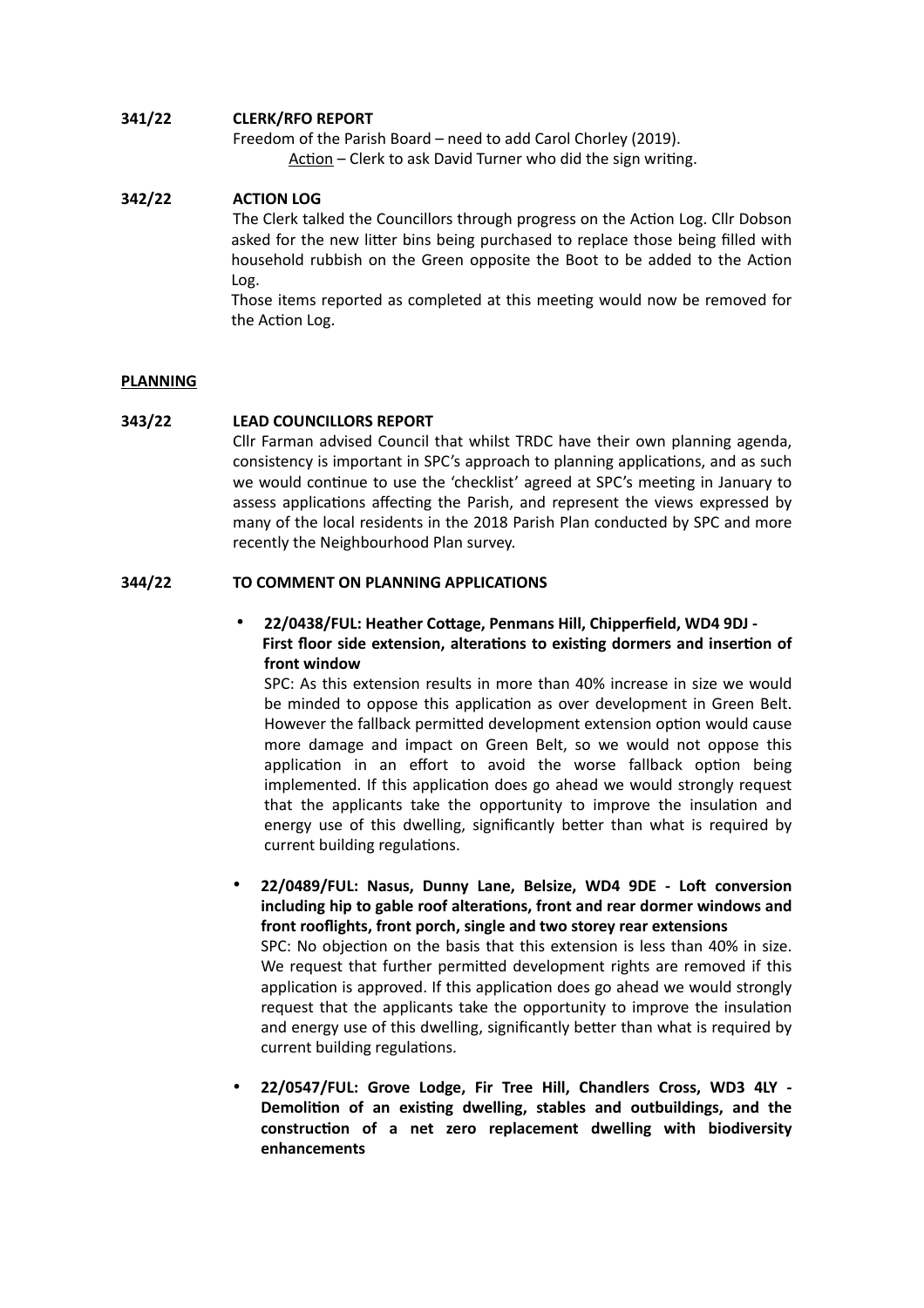SPC: Strongly object to this application. We recognise the positive efforts presented relating to net zero and biodiversity, however these do not negate the sheer size of the proposed development. This application represents huge overdevelopment within Green Belt and is not in keeping with the local area. If officers are minded to approve, then we request this application is brought to the planning committee.

• **22/0117/RSP: The Mulberry Bush Farm, Dawes Lane, Sarratt, WD3 6BQ - Part Retrospective: External alterations to former agricultural buildings following the change of use to flexible commercial use (Class C1 hotel / holiday accommodation) including the insertion of rooflights, windows and doors, alterations to openings, addition of external balustrade and recladding of the exterior walls** 

SPC: In addition to our previous response, we would like to request if officers are minded to approve, then we request that this application is brought to the planning committee.

## **345/22 TO NOTE PLANNING DECISIONS**

- **21/2307/FUL The Grove Grove Mill Lane Grove Mill WD3 4TG - [Erection of](https://www3.threerivers.gov.uk/online-applications/applicationDetails.do?keyVal=R08JN1QFHG700&activeTab=summary)  [a maintenance shed](https://www3.threerivers.gov.uk/online-applications/applicationDetails.do?keyVal=R08JN1QFHG700&activeTab=summary)** SPC: No Objection TRDC: Approved
- **21/2301/FUL The Grove Grove Mill Lane Grove Mill WD3 4TG [Erection of](https://www3.threerivers.gov.uk/online-applications/applicationDetails.do?keyVal=R08JJ2QFHFU00&activeTab=summary)  [a polytunnel](https://www3.threerivers.gov.uk/online-applications/applicationDetails.do?keyVal=R08JJ2QFHFU00&activeTab=summary) -** SPC: No Objection TRDC: Approved
- **21/2505/LBC Wayside The Green Sarratt WD3 6BH [Listed Building](https://www3.threerivers.gov.uk/online-applications/applicationDetails.do?keyVal=R1OE7IQFHRA00&activeTab=summary)  [Consent: Replacement windows and front door](https://www3.threerivers.gov.uk/online-applications/applicationDetails.do?keyVal=R1OE7IQFHRA00&activeTab=summary)** SPC: No Objection TRDC: Approved
- **21/2504/FUL Wayside The Green Sarratt WD3 6BH - [Replacement windows](https://www3.threerivers.gov.uk/online-applications/applicationDetails.do?keyVal=R1OE7FQFHR900&activeTab=summary)  [and front door](https://www3.threerivers.gov.uk/online-applications/applicationDetails.do?keyVal=R1OE7FQFHR900&activeTab=summary)** SPC: No Objection TRDC: Approved
- **21/2720/FUL 12 Deadmans Ash Lane Sarratt Rickmansworth Hertfordshire WD3 6AL - [Removal of rear conservatory, construction of single storey front, side and](https://www3.threerivers.gov.uk/online-applications/applicationDetails.do?keyVal=R36PMVQF0DC00&activeTab=summary)  [rear extensions](https://www3.threerivers.gov.uk/online-applications/applicationDetails.do?keyVal=R36PMVQF0DC00&activeTab=summary)** SPC: SPC Object to this refurbishment. It is an overdevelopment and encroaches upon the neighbours. TRDC: Approved
- **21/2885/FUL The Old Rectory Church Lane Sarratt WD3 6HJ - [Single storey](https://www3.threerivers.gov.uk/online-applications/applicationDetails.do?keyVal=R4GGWVQFIC000&activeTab=summary)  [extension to existing garden room, installation of roof terrace and](https://www3.threerivers.gov.uk/online-applications/applicationDetails.do?keyVal=R4GGWVQFIC000&activeTab=summary)  [alterations to fenstration](https://www3.threerivers.gov.uk/online-applications/applicationDetails.do?keyVal=R4GGWVQFIC000&activeTab=summary)**

SPC: No objection to the minor extension. We do want raise a concern that the external design and especially the windows may not be in keeping with the rest of the building.

TRDC: Approved

From the TRDC officers report - "The proposed fenestration would be modern and frameless and would not match the existing fenestration of the host dwelling. It is noted that concern regarding the fenestration were raised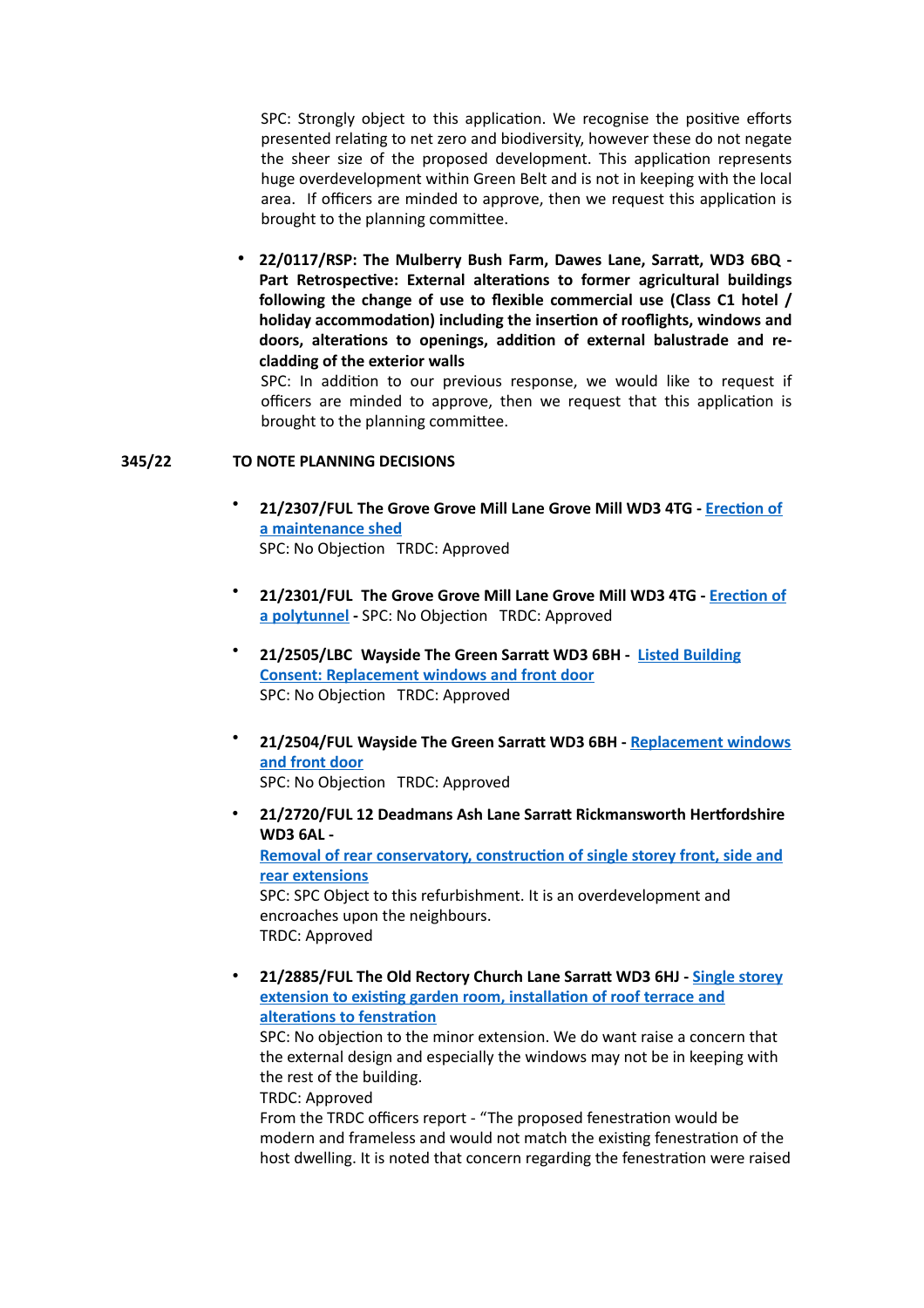by the Parish Council. However, whilst modern, it is not considered that the proposed fenestration would result in harm to the character and appearance of the host dwelling given its scale, appearance and siting"

• **21/2910/FUL Quickmoor Cottage Commonwood Sarratt WD4 9BB - [Demolition of existing conservatory and construction of single-storey](https://www3.threerivers.gov.uk/online-applications/applicationDetails.do?keyVal=R4K6BKQFIDJ00&activeTab=summary)  [extension](https://www3.threerivers.gov.uk/online-applications/applicationDetails.do?keyVal=R4K6BKQFIDJ00&activeTab=summary)** 

SPC: No Objection TRDC: Approved

- **21/2912/FUL 27 Church Lane Sarratt WD3 6HN [Demolition of existing](https://www3.threerivers.gov.uk/online-applications/applicationDetails.do?keyVal=R4K6D5QFIDN00&activeTab=summary)  [front porch and erection of front porch, two storey side and rear](https://www3.threerivers.gov.uk/online-applications/applicationDetails.do?keyVal=R4K6D5QFIDN00&activeTab=summary)  [extensions,single storey rear extension, alterations to external finish to be](https://www3.threerivers.gov.uk/online-applications/applicationDetails.do?keyVal=R4K6D5QFIDN00&activeTab=summary)  [white render and alteration to fenestration detail.](https://www3.threerivers.gov.uk/online-applications/applicationDetails.do?keyVal=R4K6D5QFIDN00&activeTab=summary)**  SPC: We object to this application on the grounds that this significant enlargement of the property is overdevelopment in a Green Belt area and reduces the already very limited and needed stock of smaller family properties in the Parish. TRDC: Approved (removal of further development rights has been added to the restrictions)
- **21/2947/PDT Hollymead Bucks Hill Kings Langley Hertfordshire WD4 9AT [Prior approval: Enlargement of the dwellinghouse by the construction of](https://www3.threerivers.gov.uk/online-applications/applicationDetails.do?keyVal=R4Z58VQF0DC00&activeTab=summary)  [one additional storey \(2.839m in height\) to result in an overall height of](https://www3.threerivers.gov.uk/online-applications/applicationDetails.do?keyVal=R4Z58VQF0DC00&activeTab=summary)  [7.364m \(Class AA\)](https://www3.threerivers.gov.uk/online-applications/applicationDetails.do?keyVal=R4Z58VQF0DC00&activeTab=summary)** TRDC: Approved
- **22/0067/CLPD Little Paddock Little Windmill Hill Chipperfield WD4 9DG [Certificate of Lawfulness Proposed Development: Erection of outbuilding](https://www3.threerivers.gov.uk/online-applications/applicationDetails.do?keyVal=R5US32QFIKJ00&activeTab=summary)  [to rear](https://www3.threerivers.gov.uk/online-applications/applicationDetails.do?keyVal=R5US32QFIKJ00&activeTab=summary)** TRDC: Approved
- **22/0068/CLPD Little Paddock Little Windmill Hill Chipperfield WD4 9DG [Certificate of Lawfulness Proposed Development: Construction of detached](https://www3.threerivers.gov.uk/online-applications/applicationDetails.do?keyVal=R5US3AQFIKL00&activeTab=summary)  [garage](https://www3.threerivers.gov.uk/online-applications/applicationDetails.do?keyVal=R5US3AQFIKL00&activeTab=summary)** TRDC: Approved
- **22/0189/CLPD 27 Church Lane Sarratt Hertfordshire WD3 6HN [Certificate](https://www3.threerivers.gov.uk/online-applications/applicationDetails.do?keyVal=R6Z7P7QFIQR00&activeTab=summary)  [of Lawfulness Proposed Development: Single storey rear extension.](https://www3.threerivers.gov.uk/online-applications/applicationDetails.do?keyVal=R6Z7P7QFIQR00&activeTab=summary)**  TRDC: Approved
- **21/2896/OUT Land To The Rear Of 76 And 78 Church Lane Sarratt WD3 6HL - [Outline Application: Construction of up to 20 residential dwellings \(Use](https://www3.threerivers.gov.uk/online-applications/applicationDetails.do?keyVal=R4IBMUQFICN00&activeTab=summary)  [Class C3\) with new access to Church Lane and proposed pedestrian link to](https://www3.threerivers.gov.uk/online-applications/applicationDetails.do?keyVal=R4IBMUQFICN00&activeTab=summary)  [existing public footpath. \(appearance, landscaping, layout and scale](https://www3.threerivers.gov.uk/online-applications/applicationDetails.do?keyVal=R4IBMUQFICN00&activeTab=summary)  [reserved\).](https://www3.threerivers.gov.uk/online-applications/applicationDetails.do?keyVal=R4IBMUQFICN00&activeTab=summary) -**

SPC: The minor highway related alterations to this amended application has no impact on the basis of our objections including the unacceptable impact on sustainable transport as reported by HCC highways. Our stance on this application is that we remain very strongly opposed. TRDC: Refused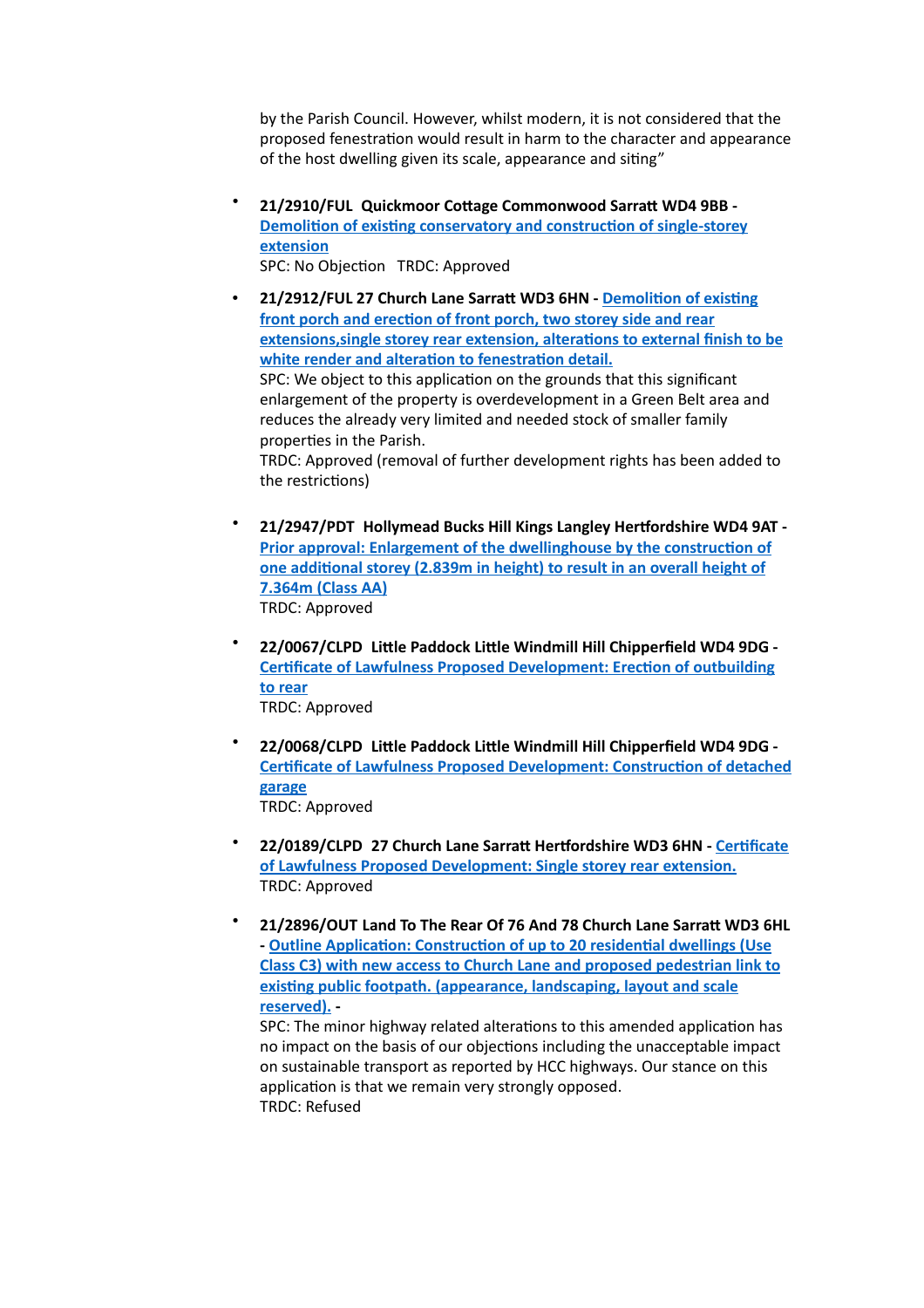## **346/22 ENFORCEMENTS**

A full list of this month's Enforcement Orders will be made available on the SPC website. Cllr Farman drew attention to the following ones:

- Traveller's Site Chandler's Cross  $-$  an appeal on this site is pending so nothing is going to be decided on this matter quickly.
- A number of possible Planning Contraventions at the Mulberry Bush are under investigation by TRDC.
- Vine Cottage: adjoining fence there has been no response from Mr Cooke's son because the house is still in probate. TRDC Planning does not know who to serve.

Action – Clerk to see if TRDC considers this a Health & Safety issue.

## **ENVIRONMENT**

## **347/22 COUNCILLORS REPORT**

Cllr. Rugg advised very few trees were affected by the recent storms. He had also had a lengthy site visit with Patrick Stileman, the independent arborist. The trees on SPC land alongside the boundary with Mr Baker's land have now been surveyed by Joe Brownsell and Patrick Stileman. Both concurred that there are no signs of extensive Ash dieback. There is however an enormous amount of Ash die back elsewhere in Commonwood.

SPC have also been advised not to chop the stems from Ivy, until it starts to overwhelm the supporting tree because it is a great environment for wildlife.

Council were advised the HCC RoW team will pay for the repairs to the deteriorating steps on the footpath that crosses the top of Moor Lane from Dawes Common to Rose Hall Farm.

The footpath from Rosehall Farm to Valley Farm has been blocked for some time by the landowner.

Action – Clerk to contact Julian Thornton to see if he will act on this issue.

#### **348/22 WOODLAND MANAGEMENT PLAN**

The outcome of our application to the Forestry Commission for a grant to support our 10-year Woodland Management Plan is still awaited.

## **349/22 SUSTAINABILITY REPORT**

Cllr. Garvey was absent from the meeting, but provided a report in advance Action - Cllr. Garvey to provide an update on the siting and purchase of bike racks at the next meeting.

## **350/22 REPORT ON CHESS VALLEY SWC**

Cllr Diggins provided a summary of the River Chess Special Water Catchment Project, being led by Thames Water and Affinity Water. The project aims to protect the river flow of 3 key waterways of which the Chess, and the Crane are two, with the Chess being the highest priority. Key is the continuing flow of water from the aquifers beyond Chesham that are potentially threatened by the HS2 project and new housing. Quality is also an issue and for the River Chess this is impacted by regular discharges from the Chesham Sewage Works. With regard to nature in the rivers, work continues to remove non-native species such as American mink, crayfish and demon shrimp, Japanese knot weed and Himalayan Balsam. There is an otter in the Chess, which is very encouraging news. The project must involve many more people, perhaps through the Citizen Science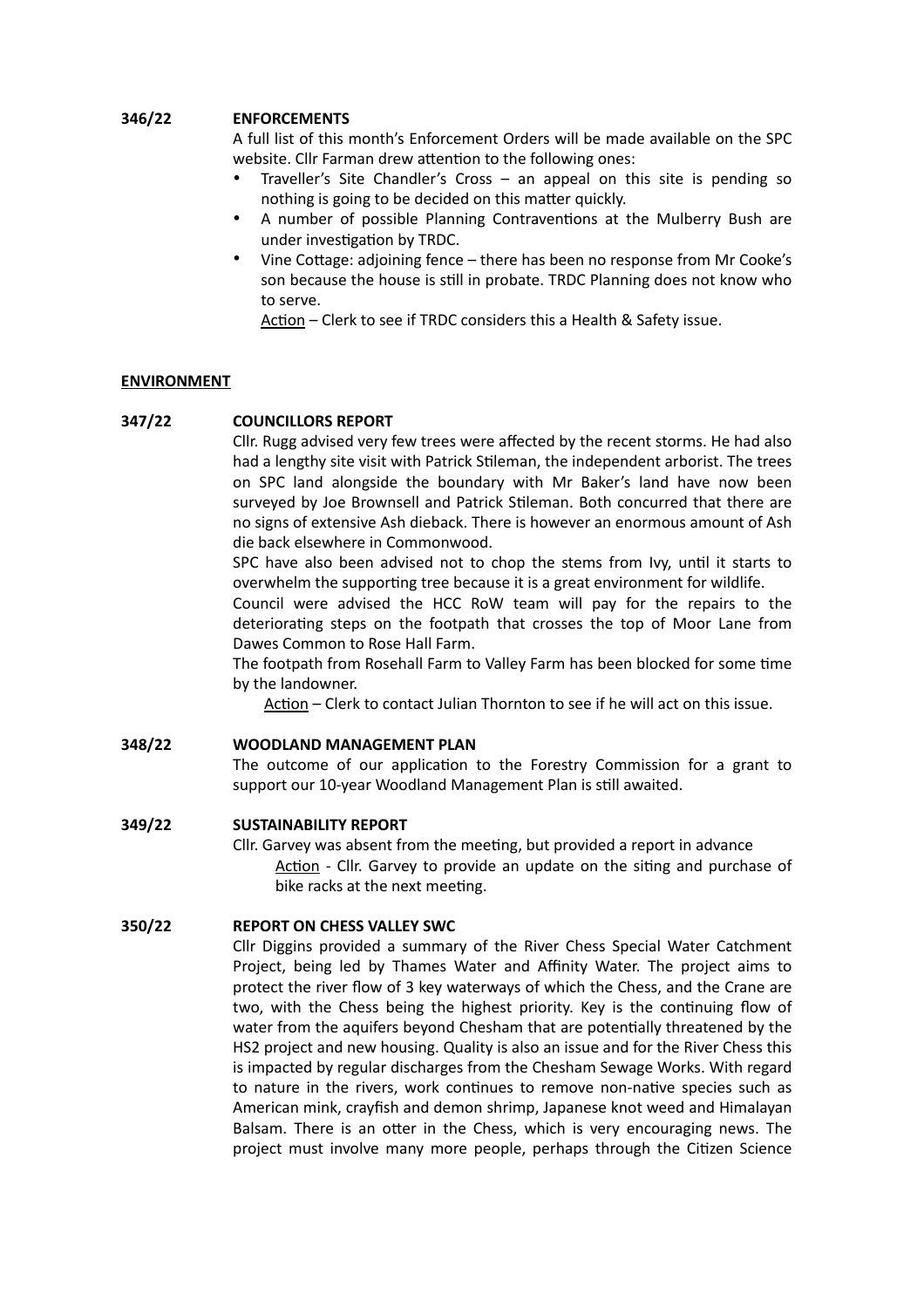Project. Local schools feed into this. Later this year there will be £50,000 available for ideas with grants available. Local community groups can obtain individual grants of up to £5,000. However, one of the issues is most of the riverbank is in private landowner hands. Cllr Diggins also talked about the 'dry gardens' theme - but there is lots of information on this that needs to be reviewed so proper action can be informed and taken.

Action: Cllr. Diggins to provide an article for Spotlight on the River Chess Strategic Water Catchment Project with an electronic link to the full report.

#### **POLICY AND RESOURCES**

#### **351/22 LEAD COUNCILLORS REPORT**

Cllr Lowry advised SPC had received its precept for the first half of the 22/23 year from TRDC. Once the March month end has been closed, Cllr. Lowry will undertake the Year End close and the budget will be re-set for 22/23 by the end of May.

Cllr. Lowry advised he had agreed with Mike Edmund to increase the amount of storage space in the cloud for the Parish email addresses as we are close to our quota for data storage and email capacity. As we need to keep data for some period of time, SPC will need to look at archiving email and documents. This is a housekeeping exercise that will streamline our storage of data.

## **352/22 APPROVAL OF PAYMENTS**

Bank transactions to the sum of £4,496.75, plus salary payments were approved. Proposed: Cllr. Rugg; Seconded: Cllr. Farman

#### **HIGHWAYS**

## **353/22 LEAD COUNCILLORS REPORT**

- Cllr Diggins asked everyone to use the on-line system to identify up-coming road closures. As works are booked some 18 months in advance, there is little warning of each job under the larger spending umbrella. This is why some advance warnings of closures are so late.
- Cllr. Diggins advised Parishioners should contact HCC Highways to alert them that road closure signs are not being taken away in a timely manner by their contractors.
- Tree at the entrance to the village SPC will plant the tree in October. The Chair of HCC has told SPC to go ahead.
- Site meeting with the Woodland Trust regarding the flooding in Redhall Lane arranged for June 6th. Cllr. Diggins will contact all parties to make progress on this.
- Information on why drainage channels were installed on the stretch of Sarratt Road between Micklefield Hall and Coltspring Stables – a stretch of road that does not flood – rather than further down Sarratt Road towards York House School where road flooding is a persistent problem remains a mystery.

Action: Cllr. Diggins to progress

#### **354/22 FINGERPOSTS**